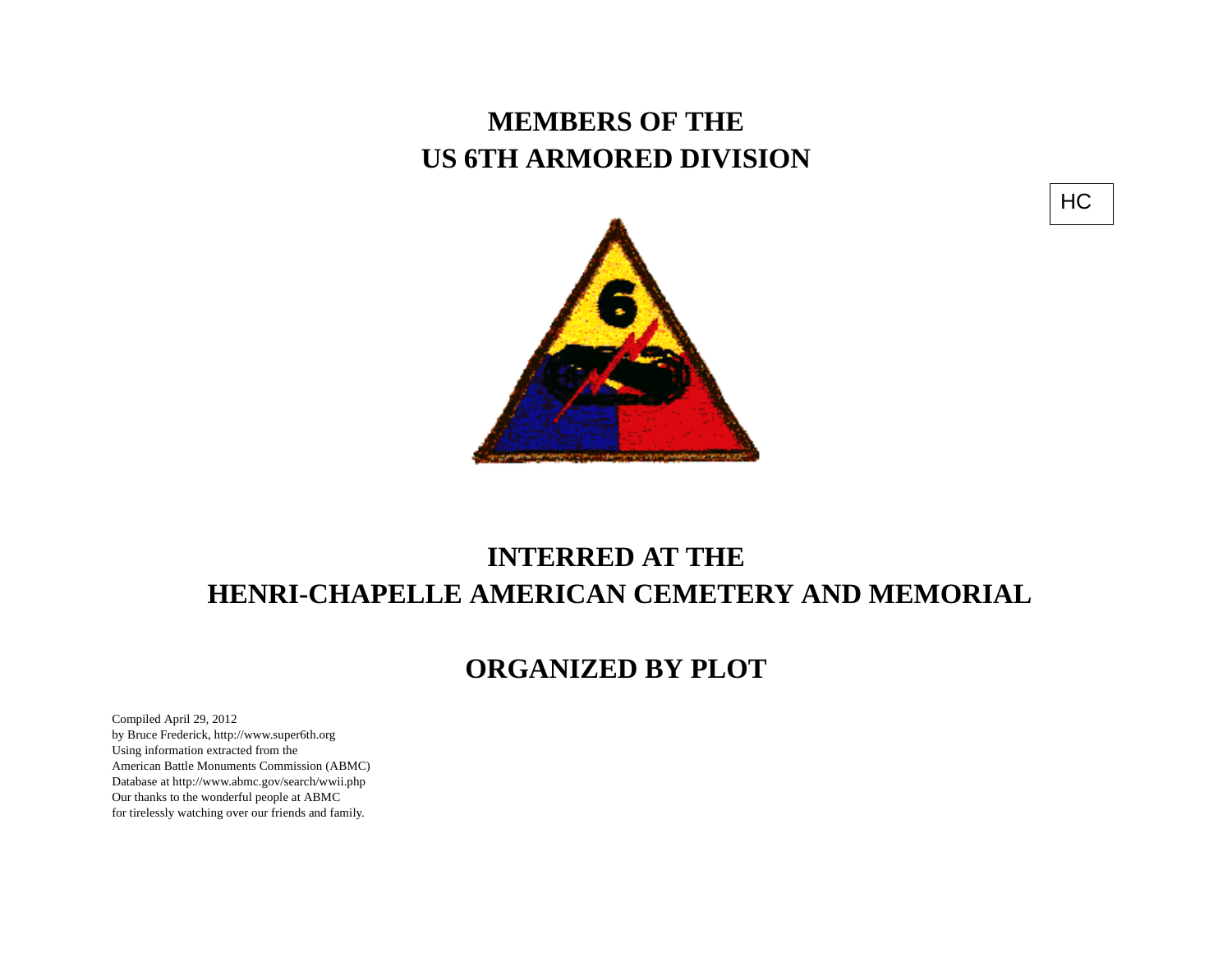| <b>Name</b>                                    | <b>Unit</b>   | <b>Rank</b>      | <b>Ser No</b> | <b>State</b> | Date of<br><b>Death</b> | <b>Plot</b>    | <b>Row</b>   | <b>Grave</b>   | <b>Cem</b> |
|------------------------------------------------|---------------|------------------|---------------|--------------|-------------------------|----------------|--------------|----------------|------------|
| <b>WALLS OF THE</b><br><b>MISSING</b>          |               |                  |               |              |                         |                |              |                |            |
| <b>BUSHMAN CLARENCE N</b>                      | <b>86 RCN</b> | TEC <sub>5</sub> | 37107356      | AR           | $16$ -Apr-46            | $\mathbf{0}$   | $\Omega$     | $\theta$       | HC         |
| <b>CRAIG HERMAN</b>                            | <b>86 RCN</b> | <b>PVT</b>       | 37107344      | AR           | 16-Apr-46               | $\overline{0}$ | $\mathbf{0}$ | $\overline{0}$ | HC         |
| <b>PLOTS: A - D</b>                            |               |                  |               |              |                         |                |              |                |            |
| No Sixers are interred in Plots A<br>through D |               |                  |               |              |                         |                |              |                |            |
| <b>PLOT: E</b>                                 |               |                  |               |              |                         |                |              |                |            |
| <b>GRAHAM CLYDE H</b>                          | 15 TANK       | <b>PVT</b>       | 35400584      | <b>OH</b>    | $4-Jan-45$              | Е              | 13           | 3              | HC         |
| <b>FLANIGON THOMAS H</b>                       | <b>86 RCN</b> | TEC <sub>5</sub> | 36838071      | WI           | 13-Feb-45               | E              | 13           | 27             | HC         |
| <b>DAVIS HERBERT A</b>                         | 50 AIB        | <b>PVT</b>       | 33041489      | VA           | $2-Jan-45$              | $_{\rm F}$     | 13           | 33             | HC         |
| DE TILLIO JOSEPH C                             | 50 AIB        | <b>PFC</b>       | 35930982      | OH           | 10-Feb-45               | E              | 13           | 34             | HC         |
| <b>BEAUCHENE ALBERT J</b>                      | 50 AIB        | <b>PVT</b>       | 39469938      | ID           | $4-Jan-45$              | E              | 13           | 60             | HC         |
| <b>DOUCETT ALFRED</b>                          | 50 AIB        | <b>PFC</b>       | 32262216      | NY.          | 14-Feb-45               | Е              | 13           | 67             | HC         |
| <b>BISSA LEONARD F</b>                         | 69 TANK       | <b>PFC</b>       | 36722359      | IN           | 23-Feb-45               | E              | 16           | 40             | HC         |
| <b>PLOT: F</b>                                 |               |                  |               |              |                         |                |              |                |            |
| <b>ALTHOUSE CALVIN E</b>                       | 44 AIB        | <b>PFC</b>       | 33618460      | PA           | $8-Jan-45$              | F              | 12           | 68             | HC         |
| CHESSHIR MILTON Z                              | 44 AIB        | <b>SSGT</b>      | 38602661      | AR           | $6$ -Jan-45             | F              | 12           | 72             | HC         |
| <b>WALLS FRANCIS M</b>                         | 50 AIB        | <b>PFC</b>       | 35691608      | IN           | $2-Jan-45$              | $\mathbf{F}$   | 13           | 5 <sup>5</sup> | HC         |
| RIDDLE CARL M                                  | 44 AIB        | <b>PVT</b>       | 33883174      | VA           | $16$ -Jan-45            | F              | 13           | 22             | HC         |
| <b>GAGNON JOSEPH B</b>                         | 68 TANK       | TEC <sub>5</sub> | 39233543      | MI           | $4-Jan-45$              | $_{\rm F}$     | 13           | 32             | HC         |

**Table 1: 6th Armored Division Graves at Henri-Chapelle, by Plot**